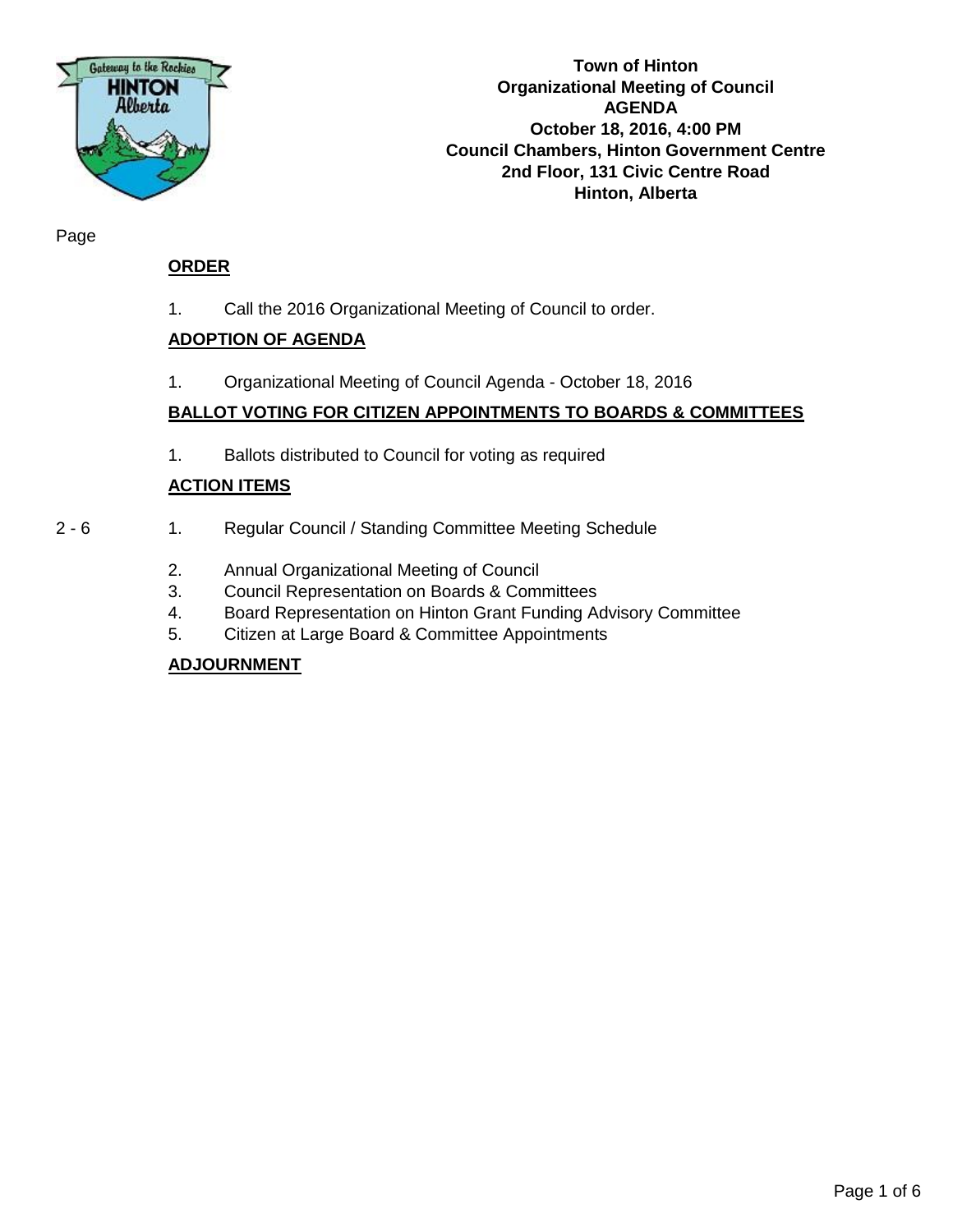

# TOWN OF HINTON REQUEST FOR DECISION

## DATE: October 13, 2016

## TO: ORGANIZATIONAL MEETING OF COUNCIL OF OCTOBER 18, 2016

FROM: Rhonda West, Executive & Legislative Assistant

APPROVED BY: Mike Schwirtz, Chief Administrative Officer

## RE: 2016 ORGANIZATIONAL MEETING

#### Recommendation:

As indicated throughout the repor<sup>t</sup> and based on results of ballot voting.

#### Concluding Statement

The purpose of the Annual Organizational Meeting of Council is to review and approve:

- a) Council Meeting Time & Dates for Regular, Standing and Organizational Meetings;
- b) Council representation on various boards and committees;
- c) Citizen applications and make appointments to fill vacancies on Town Committees; and
- d) Conduct other business as may be necessary.

Acknowledging that some vacancies remain, we will continue to accep<sup>t</sup> applications. If required, citizen applications will be brought forward to Council for consideration during the spring of 2017 (or sooner should there be an immediate need or desire to fill <sup>a</sup> vacancy).

| <b>Conforms with:</b>                          | Yes/No/<br><b>Partial</b> | <b>Comments</b>                                                                                                                                                                                                                                                                                                                                                                                                                                   |
|------------------------------------------------|---------------------------|---------------------------------------------------------------------------------------------------------------------------------------------------------------------------------------------------------------------------------------------------------------------------------------------------------------------------------------------------------------------------------------------------------------------------------------------------|
| <b>Municipal and Provincial</b><br>Laws        |                           | Municipal Government Act provides that a council must hold<br>an organizational meeting annually not later than 2 weeks<br>after the 3 <sup>rd</sup> Monday in October<br>Council Procedure Bylaw #1060 - establishes that council<br>will make citizen appointments to Boards & Committees,<br>review and formalize Mayor's recommendation of councillor<br>appointment to boards & committees and conduct other<br>business as may be required. |
| <b>Community Sustainability</b><br><b>Plan</b> |                           | Committees will help to ensure implementation of CSP<br>initiatives and support and facilitate achievement of Hinton's<br>goals and visions for a sustainable future. Hinton's board<br>structure supports the good governance pillar in the CSP.                                                                                                                                                                                                 |

#### Conformance of recommendation to existing laws and Hinton Council plans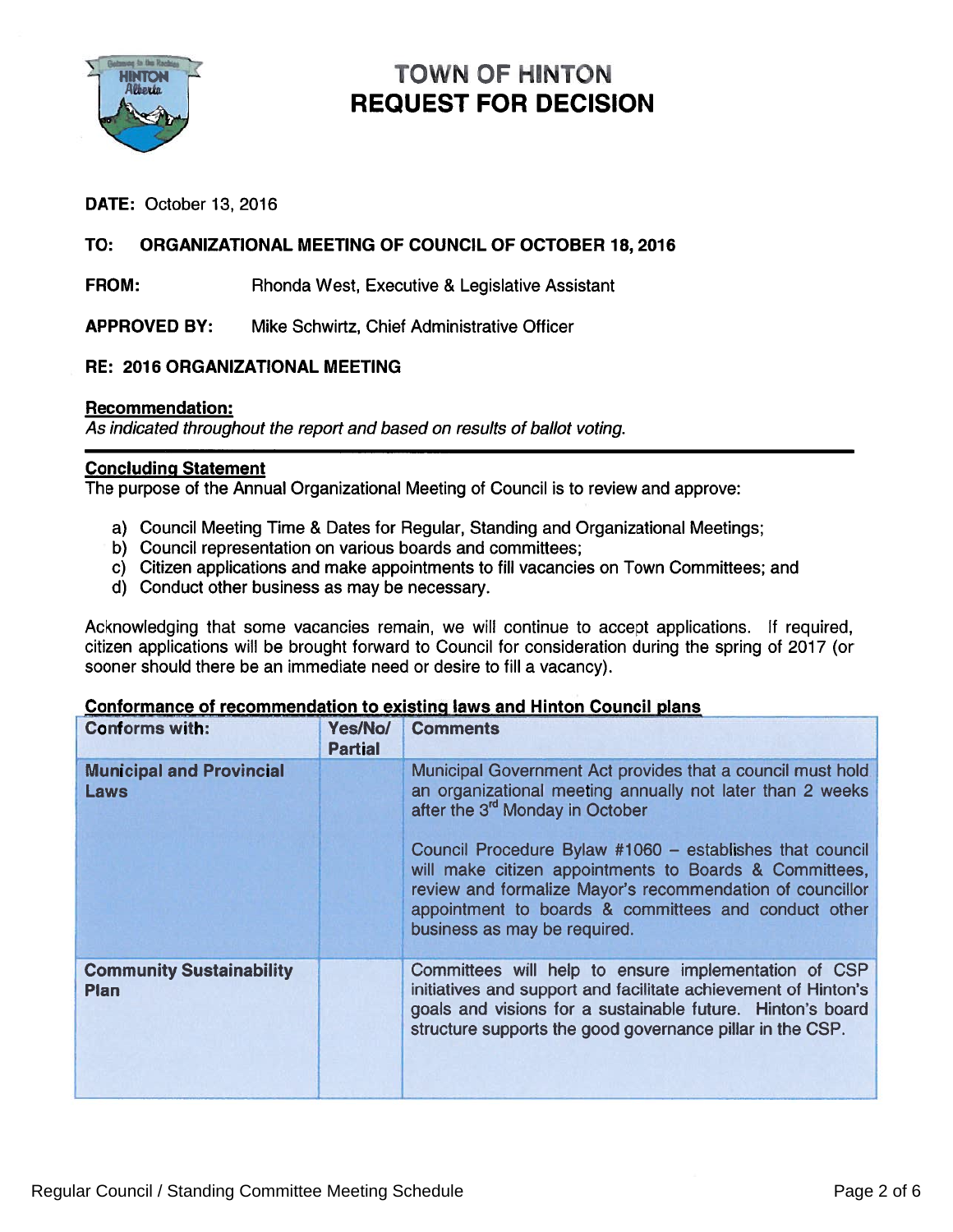| <b>Council's Strategic Plan</b>                    |     | Provides for and encourages public engagement and<br>collaborative and transparent communication and feedback<br>with the community in the areas of economic strength,<br>social well-being, environmental stewardship<br>and<br>community sustainability initiatives and programs. |
|----------------------------------------------------|-----|-------------------------------------------------------------------------------------------------------------------------------------------------------------------------------------------------------------------------------------------------------------------------------------|
| Long Term Capital Plan or<br><b>Adopted budget</b> | N/A |                                                                                                                                                                                                                                                                                     |
| Other plans or policies                            | N/A |                                                                                                                                                                                                                                                                                     |

### Background / Introduction

An Annual Organizational Meeting of Council is <sup>a</sup> statutory requirement pursuan<sup>t</sup> to Section 192(1) of the Municipal Government Act, Chapter M-26, R.S.A. 2000 and amendments thereto.

### Administration Assessment of Options and Conclusion

#### 1. 2016-2017 Council Meetings

Council Procedure Bylaw #1060 establishes that regular meetings of council are to be held on the 1st and 3<sup>rd</sup> Tuesday of each month in Council Chambers at 4:00 p.m. and that Standing Committee meetings are to be held on the 2<sup>nd</sup> and 4<sup>th</sup> Tuesday of each month in the Committee Room at 4:00 p.m. Attachment #1 reflects the meeting schedule as per the bylaw. Please note that the last Regular Meeting of Council will be held on October 3, 2017.

### RECOMMENDATION: That Council adopts the 2076-2017 Meeting dates as presented in Attachment #1.

#### 2. Annual Organizational Meeting of Council

The Municipal Government Act states that <sup>a</sup> municipality must hold an organizational meeting every year not later than 2 weeks after the 3<sup>rd</sup> Monday in October.

## RECOMMENDATION: That the <sup>2017</sup> Organizational Meeting of Council be held on Tuesday, October 24, 2017.

#### 3. Council Representation on Boards and Committees

The Town of Hinton has <sup>a</sup> number of boards and committees created by council. In addition, there are <sup>a</sup> number of town partnership boards and external committees that have council representation.

Attachment #2 reflects the Mayor's draft of the 2016-2017 Council Representation on Boards and Committees.

## RECOMMENDATION: That Council approves the <sup>2016</sup> - <sup>2077</sup> Council Representation on Boards and Committees as presented in Attachment #2.

#### 4. Citizen Appointments to Town Boards & Committees

There are <sup>a</sup> number of council created boards and committees that have citizen members appointed by council. Advertising in the local newspaper has taken <sup>p</sup>lace over the pas<sup>t</sup> number of weeks. Citizen applications have been reviewed by Council. Ballots are distributed to council members for selection of committee members.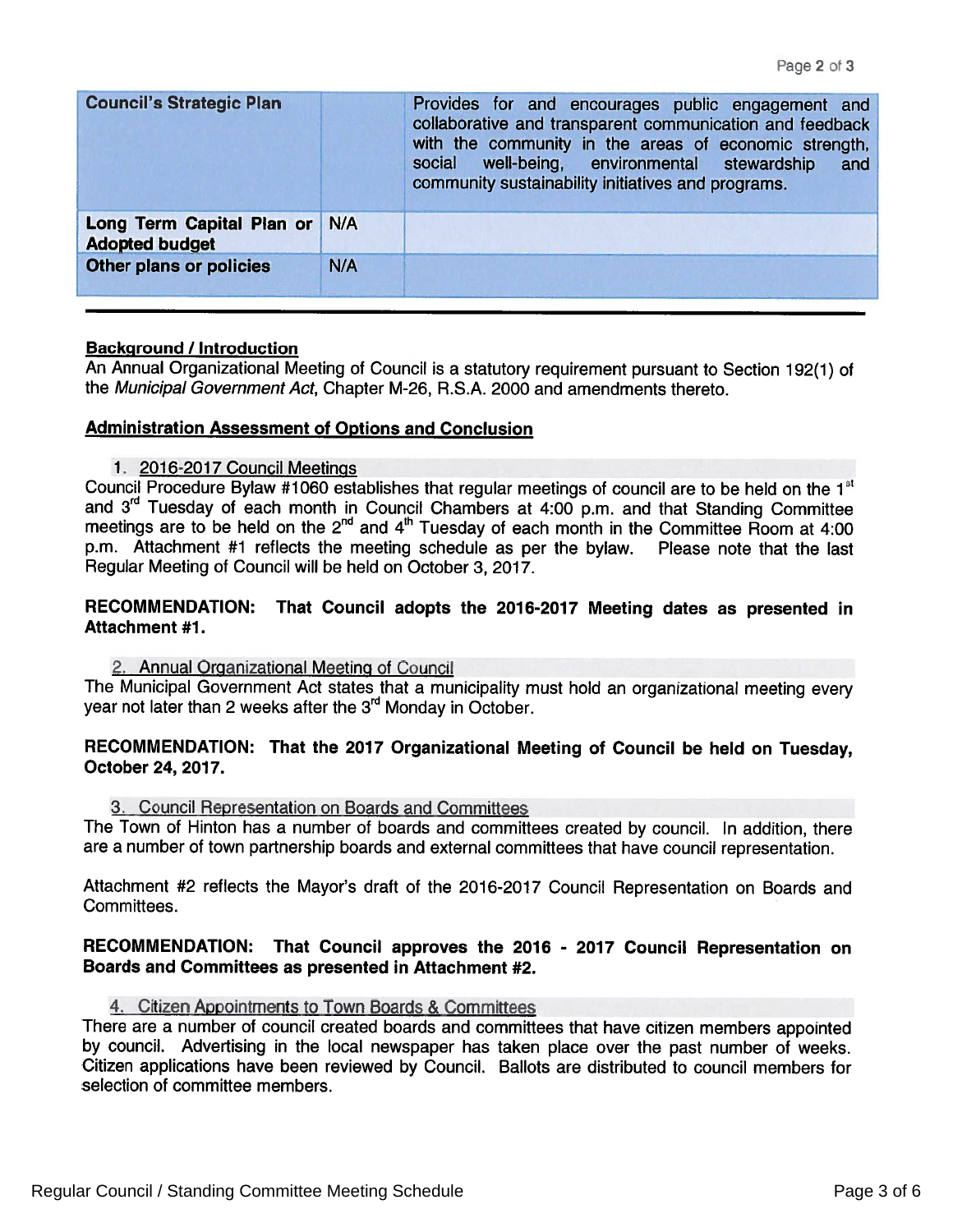## Hinton Grant Funding Advisory Committee - 1 vacancy Membership as per Bylaw #1085-1

3 applications have been received and reviewed by Council.

## RECOMMENDATION: Based on results of ballot voting.

There are fewer respective boards than positions on the Hinton Grant Funding Advisory Committee (5). Pursuant to Bylaw #1085-1, Council shall determine which of the respective boards shall appoint additional members (4). Recommission Committee - 1 vacancy<br>
Representing a per Bylaw #1085-1<br>
RECOMMENDATION: Based on results of ballot voting.<br>
RECOMMENDATION: Based on results of ballot voting.<br>
There are fewer respective boards than positions Fage 3 of 3<br>
Hinton Grant Funding Advisory Committee – 1 vacancy<br>
3 applications have been received and reviewed by Council.<br>
RECOMMENDATION: Based on results of ballot voting.<br>
There are fewer respective boards than posit

Committee for the 2017 Intake Sessions under the Community Grant Program.

## Community Engagement & Advisory Committee — 10 vacancies

2 new applications have been received and reviewed by Council and 5 members have indicated they wish to re-apply.

## RECOMMENDATION: Based on results of ballot voting.

## Town of Hinton Library Board — 3 vacancies

No new applications were received. One member of the Library Board has indicated that they wish to re-apply.

## RECOMMENDATION: Based on results of ballot voting.

## Town Manager Comments

These are annual procedural matters as required by the MGA. The recommendations have included Council input. <sup>I</sup> suppor<sup>t</sup> the recommendations made by Administration in this report.

## **Attachments**

- 1. Council Meeting schedule for 2016-2017
- 2. Council Representation on Boards and Committees for 2016-2017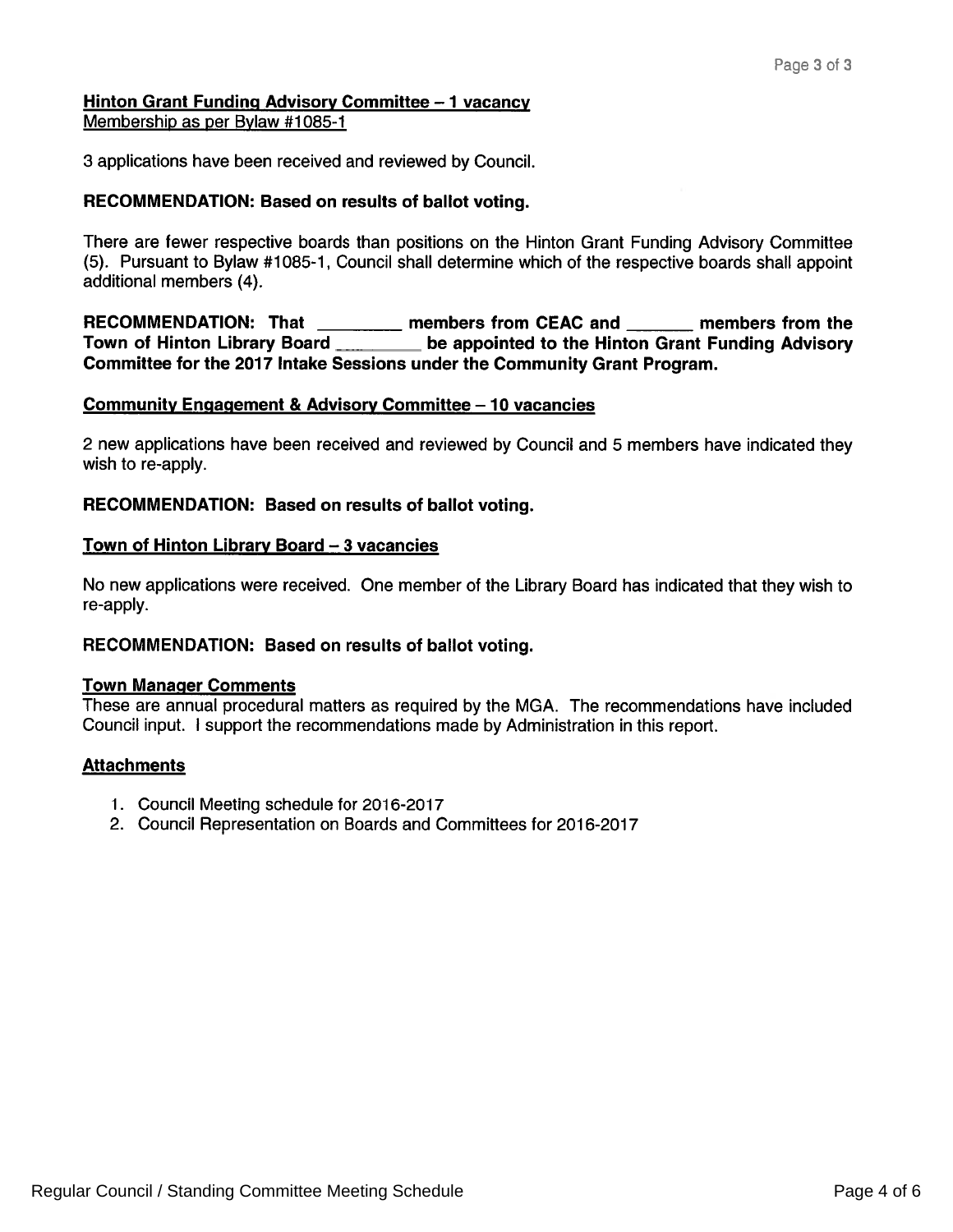|                                                                                                                                                                                                                              | Matober 25, 2016 – Standing Committee Meeting<br>Envoyember 2016<br>Proper M T M T F S S<br>Committee Meeting<br>Proper M T F S S<br>S Committee Meeting<br>D 2 3 4 5<br>S S S S 4 5<br>12 4 |                       |                |                       |                       |                       |                 |                         |                               |                         |                                   |                             |                   |                                                |                               |                         |                       |                             |                                  |  |
|------------------------------------------------------------------------------------------------------------------------------------------------------------------------------------------------------------------------------|----------------------------------------------------------------------------------------------------------------------------------------------------------------------------------------------|-----------------------|----------------|-----------------------|-----------------------|-----------------------|-----------------|-------------------------|-------------------------------|-------------------------|-----------------------------------|-----------------------------|-------------------|------------------------------------------------|-------------------------------|-------------------------|-----------------------|-----------------------------|----------------------------------|--|
|                                                                                                                                                                                                                              |                                                                                                                                                                                              |                       |                |                       |                       |                       | <b>December</b> |                         |                               |                         |                                   |                             |                   | January 2017                                   |                               |                         |                       |                             |                                  |  |
|                                                                                                                                                                                                                              |                                                                                                                                                                                              |                       |                |                       |                       | <b>S</b>              | Σ               | ⊢                       | $\geq$                        |                         | ட                                 | $\omega$                    | <b>SC</b>         |                                                | $\vdash$                      | $\geq$                  | $\vdash$              | Щ.                          | $\circ$ $\sim$                   |  |
|                                                                                                                                                                                                                              |                                                                                                                                                                                              |                       |                |                       |                       |                       |                 |                         |                               |                         | $\mathbf{N}$                      | ო                           |                   |                                                |                               | $\rightarrow$           | Ю                     |                             |                                  |  |
|                                                                                                                                                                                                                              | $\boxed{\infty}$                                                                                                                                                                             |                       |                |                       |                       | 4                     | ω               | $\overline{\omega}$     |                               | $\infty$                | െ                                 | $\overline{c}$              | $\infty$          |                                                |                               | $\Xi$                   |                       |                             | $\frac{14}{2}$ $\frac{1}{21}$    |  |
| ິຕ<br>Standing                                                                                                                                                                                                               | $\mathbb{E}$<br>$\frac{1}{4}$                                                                                                                                                                | $\frac{6}{1}$         | $\ddot{ }$     | $\frac{8}{18}$        | စ္                    | Ξ                     | $\frac{1}{2}$   | $\vert$ 2               | $\overline{z}$                | $\frac{15}{1}$          | ္မင္                              | $\frac{5}{2}$               | $\frac{6}{1}$     | $\Sigma$ လ စာ $\stackrel{\phi}{\leftarrow}$ လိ | <u>្ល ខា ២ ន</u>              | <u>്ക</u>               | ္ဗာ ဗ္                |                             |                                  |  |
|                                                                                                                                                                                                                              | $\frac{1}{2}$<br>$\overline{\mathbf{a}}$                                                                                                                                                     | 23                    | $\overline{a}$ | 25                    | 88                    | $\frac{\infty}{\tau}$ | $\frac{1}{2}$   | S                       | $\overline{\mathbf{z}}$       | ୍ଷ                      | ಔ                                 |                             | $\mathcal{S}$     |                                                |                               | 25                      | 88                    |                             | 28                               |  |
| $\tilde{\mathcal{S}}$                                                                                                                                                                                                        | $\mathbf{a}$<br>28                                                                                                                                                                           | ႙                     |                |                       |                       | 25                    | 88              | 27                      | $\mathbf{a}$                  | $\mathbf{S}$            | 8                                 | $\overline{5}$              | ၛၟ                | ႙                                              | $\overline{5}$                |                         |                       |                             |                                  |  |
|                                                                                                                                                                                                                              |                                                                                                                                                                                              |                       |                |                       |                       |                       |                 |                         |                               |                         |                                   |                             |                   |                                                |                               |                         |                       |                             |                                  |  |
|                                                                                                                                                                                                                              | $\vdash$<br>Σ                                                                                                                                                                                | ⋧                     | ⊢              | Щ.                    | ပာ                    | March<br>S            | Σ               | $\vdash$                | $\geq$                        | $\vdash$                | Щ.                                | <b>SC</b>                   | April<br>S        | Σ                                              | $\vdash$                      | $\geq$                  | ⊢                     | Щ                           | $\omega$                         |  |
|                                                                                                                                                                                                                              |                                                                                                                                                                                              |                       | 2              | $\boldsymbol{\infty}$ | 4                     |                       |                 |                         | $\blacksquare$                |                         | ო                                 | $\rightarrow$               |                   |                                                |                               |                         |                       |                             | $\overline{\phantom{m}}$         |  |
|                                                                                                                                                                                                                              | $\blacksquare$                                                                                                                                                                               | $\infty$              | $\sigma$       | $\frac{1}{2}$         | Ξ                     | ΙO.                   | $\circ$         | $\blacksquare$          | $\infty$                      | $\alpha$ o              | $\overline{a}$                    | $\Gamma$                    | $\mathbf{a}$      | ო                                              |                               | <u>ທ</u>                | $\boldsymbol{\omega}$ |                             | $\infty$                         |  |
| and and all the set of the set of the set of the set of the set of the set of the set of the set of the set of the set of the set of the set of the set of the set of the set of the set of the set of the set of the set of | $\mathbb{Z}$ $\mathbb{Z}$<br>$\frac{3}{2}$                                                                                                                                                   | $\frac{5}{1}$         | $\frac{6}{1}$  | $\frac{1}{2}$         | $\frac{8}{10}$        | $\frac{1}{2}$         | $\frac{3}{2}$   | 凹                       | ္မက္                          | $\frac{6}{5}$           | $\ddot{=}$                        | $\frac{8}{1}$               | $\sigma$          |                                                | $\blacksquare$                | ္မွာ စ္                 | ္ကာ                   | $\frac{1}{4}$ $\frac{5}{4}$ | $\frac{1}{2}$                    |  |
|                                                                                                                                                                                                                              | $\mathbf{S}$                                                                                                                                                                                 | 2                     | ಔ              | $\overline{a}$        | 25                    | $\frac{6}{1}$         | $\Omega$        | $ \vec{a} $             | ୍ଷ                            | ನಿ                      | $\mathbb{Z}^4$                    | 25                          | $\frac{6}{5}$     | $\frac{1}{2}$                                  | $\boxed{\frac{\infty}{2}}$    |                         | ୍ଷ                    |                             | 22                               |  |
|                                                                                                                                                                                                                              | $\frac{1}{2}$<br>2Z                                                                                                                                                                          |                       |                |                       |                       | 26                    | 27              | $\mathbb{R}$            | $\mathbf{S}^{\mathbf{S}}$     | ္က                      | $\overline{5}$                    |                             | $\mathbb{S}^2$    | $\mathfrak{A}$                                 | $\mathbb{E}$                  | 8                       | 5                     | ၛ                           | 29                               |  |
|                                                                                                                                                                                                                              |                                                                                                                                                                                              |                       |                |                       |                       |                       |                 |                         |                               |                         |                                   |                             | ႙ၟ                |                                                |                               |                         |                       |                             |                                  |  |
| $\frac{1}{2}$ or                                                                                                                                                                                                             |                                                                                                                                                                                              |                       |                |                       |                       | June<br>S             |                 |                         |                               |                         |                                   |                             |                   |                                                |                               |                         |                       |                             |                                  |  |
|                                                                                                                                                                                                                              | $\vdash$<br>Σ                                                                                                                                                                                | $\geq$                |                | ш                     | w                     |                       | Σ               | $\vdash$                | $\geq$                        | ⊢                       | $\mathbf u$                       | S.                          | $\frac{1}{2}$ w   | Σ                                              | $\vdash$                      | $\geq$                  | ⊢                     | ட                           | S.                               |  |
|                                                                                                                                                                                                                              | $\overline{\phantom{0}}$                                                                                                                                                                     | ო                     | 4              | <b>5</b>              | $\boldsymbol{\omega}$ |                       |                 |                         |                               | $\blacksquare$          | $\mathbf{N}$                      | $\sqrt{2}$                  |                   |                                                |                               |                         |                       |                             | T                                |  |
| $\overline{ }$                                                                                                                                                                                                               | $\boxed{\mathsf{N}}$<br>$\infty$                                                                                                                                                             | $\overline{a}$        | Ξ              | $\frac{1}{2}$         | $\frac{3}{2}$         | <u>ज</u>              | Ю               | <b>TO</b>               |                               | $\infty$                | $\bullet$                         |                             | $\mathbf{\alpha}$ | ო                                              | $\rightarrow$                 | ທ                       | $\boldsymbol{\omega}$ |                             | $\infty$                         |  |
| $\frac{4}{7}$                                                                                                                                                                                                                | $\mathbf{F}$<br>45                                                                                                                                                                           | $\ddot{ }$            | $\frac{8}{18}$ | $\frac{9}{1}$         | $\overline{5}$        | $\overline{1}$        | 얻               | 19                      | $\overline{r}$ $\overline{4}$ | $\frac{10}{2}$          | $\frac{6}{5}$                     | 5 <sup>2</sup>              | $\sigma$          | P P                                            | $\Box$ $\Box$                 |                         |                       | $\frac{1}{2}$ $\frac{1}{2}$ | $\frac{1}{2}$                    |  |
| $\overline{\mathbf{a}}$                                                                                                                                                                                                      | $\overline{\mathbb{S}}$<br>$\frac{1}{2}$                                                                                                                                                     | $\mathbf{z}$          | $\mathcal{S}$  | 26                    | 27                    | $\frac{8}{1}$         | $\frac{1}{2}$   | $\mathbb{S}$            | $\overline{\mathbf{c}}$       | ୍ଷ                      | $\mathbf{\Omega}$                 | $\mathfrak{p}$              | $\frac{6}{5}$     |                                                |                               |                         |                       |                             | $\overline{22}$                  |  |
| $\mathbf{g}$                                                                                                                                                                                                                 | ႙<br>$\mathbf{S}$                                                                                                                                                                            | $\overline{5}$        |                |                       |                       | 25                    | 8               | $\overline{\mathbf{z}}$ | $\overline{28}$               | ဥ္သ                     | 8                                 |                             | $\mathbf{S}$      | ್ನ ಸ                                           | ಜ                             |                         |                       | ್ನಿ                         | 29                               |  |
|                                                                                                                                                                                                                              |                                                                                                                                                                                              |                       |                |                       |                       |                       |                 |                         |                               |                         |                                   |                             | $\boldsymbol{S}$  |                                                |                               |                         |                       |                             |                                  |  |
| August<br>S                                                                                                                                                                                                                  |                                                                                                                                                                                              |                       |                |                       |                       | September<br>S<br>S   |                 |                         |                               |                         |                                   |                             |                   |                                                |                               |                         |                       |                             |                                  |  |
|                                                                                                                                                                                                                              | Σ                                                                                                                                                                                            | $\geq$                | ⊢              | ட                     | S.                    |                       |                 | ٣                       | ⋧                             |                         | ட                                 |                             | October<br>S<br>S |                                                |                               | ⋧                       |                       | ш.                          |                                  |  |
|                                                                                                                                                                                                                              |                                                                                                                                                                                              | $\boldsymbol{\alpha}$ | ო              | 4                     | Ю                     |                       |                 |                         |                               |                         |                                   | $O$ $Q$ $O$                 | $\overline{ }$    |                                                |                               |                         |                       | ຺ ຕື ລິ                     | $0 - \frac{4}{7} - \frac{1}{10}$ |  |
| $\pmb{\circ}$                                                                                                                                                                                                                | $\boxed{\infty}$<br>N                                                                                                                                                                        | $\mathbf{\Omega}$     | $\frac{1}{2}$  | $\overline{1}$        | $\frac{1}{2}$         | c                     | 4               | $\overline{\mathbf{u}}$ | $\boldsymbol{\omega}$         | $\overline{ }$          | $\infty$                          |                             | $\infty$          |                                                |                               | $\Xi$                   | <u>ທ 24</u> ອ         |                             |                                  |  |
| $\frac{1}{2}$                                                                                                                                                                                                                | 凹<br>$\frac{4}{7}$                                                                                                                                                                           | $\frac{1}{6}$         | $\ddot{ }$     | $\frac{8}{10}$        | $\overline{1}$        | $\frac{1}{2}$         |                 | $\mathbf{r}$            | $\frac{1}{2}$                 | $\frac{1}{4}$           | $\frac{15}{1}$                    | $\frac{6}{1}$               | မှု               | $\geq$ $\alpha$ $\circ$ $\boxed{9}$ $\%$ $\%$  | <b>- 回 은 는</b>                | $\frac{\infty}{\infty}$ |                       |                             |                                  |  |
| g                                                                                                                                                                                                                            | $\mathbf{z}$<br>$\overline{\mathbf{a}}$                                                                                                                                                      | 23                    | $\mathfrak{a}$ | 25                    | 26                    | $\mathsf{L}$          | $\frac{8}{1}$   | $\boxed{9}$             | ຸຊ                            | $\overline{\mathbf{z}}$ | ଧ୍ୟ                               | ಔ                           | ನಿ                |                                                | $\mathbb{Z}^2$ $\approx$      | ನೆ                      | $\frac{8}{2}$         | 72                          | 28                               |  |
| $\begin{array}{c}\n 28 \\  \hline\n \text{20}\n \end{array}$                                                                                                                                                                 | 29                                                                                                                                                                                           | ႙                     | $\overline{5}$ |                       |                       | $\overline{a}$        | $\mathcal{S}$   | 8                       | 27                            | $\mathbf{a}$            | $\overline{29}$                   | $\mathcal{S}^{\mathcal{O}}$ | $\mathbf{g}$      |                                                |                               |                         |                       |                             |                                  |  |
|                                                                                                                                                                                                                              | 4:00 pm                                                                                                                                                                                      |                       |                | Standing - 4:00 pm    |                       | FCM Cont              | ference         |                         |                               |                         | <b>General Municipal Election</b> |                             | Holiday           |                                                | <b>Organizational Meeting</b> |                         |                       |                             |                                  |  |
| of 6                                                                                                                                                                                                                         |                                                                                                                                                                                              |                       |                |                       |                       |                       |                 |                         |                               |                         |                                   |                             |                   |                                                |                               |                         |                       |                             |                                  |  |
|                                                                                                                                                                                                                              |                                                                                                                                                                                              |                       |                |                       |                       |                       |                 |                         |                               |                         |                                   |                             |                   |                                                |                               |                         |                       |                             |                                  |  |

2016 / 2017 Council Meeting Schedule<br>
ATTACHMENT #1

Ogtober 25, 2016 – Standing Committee Meeting